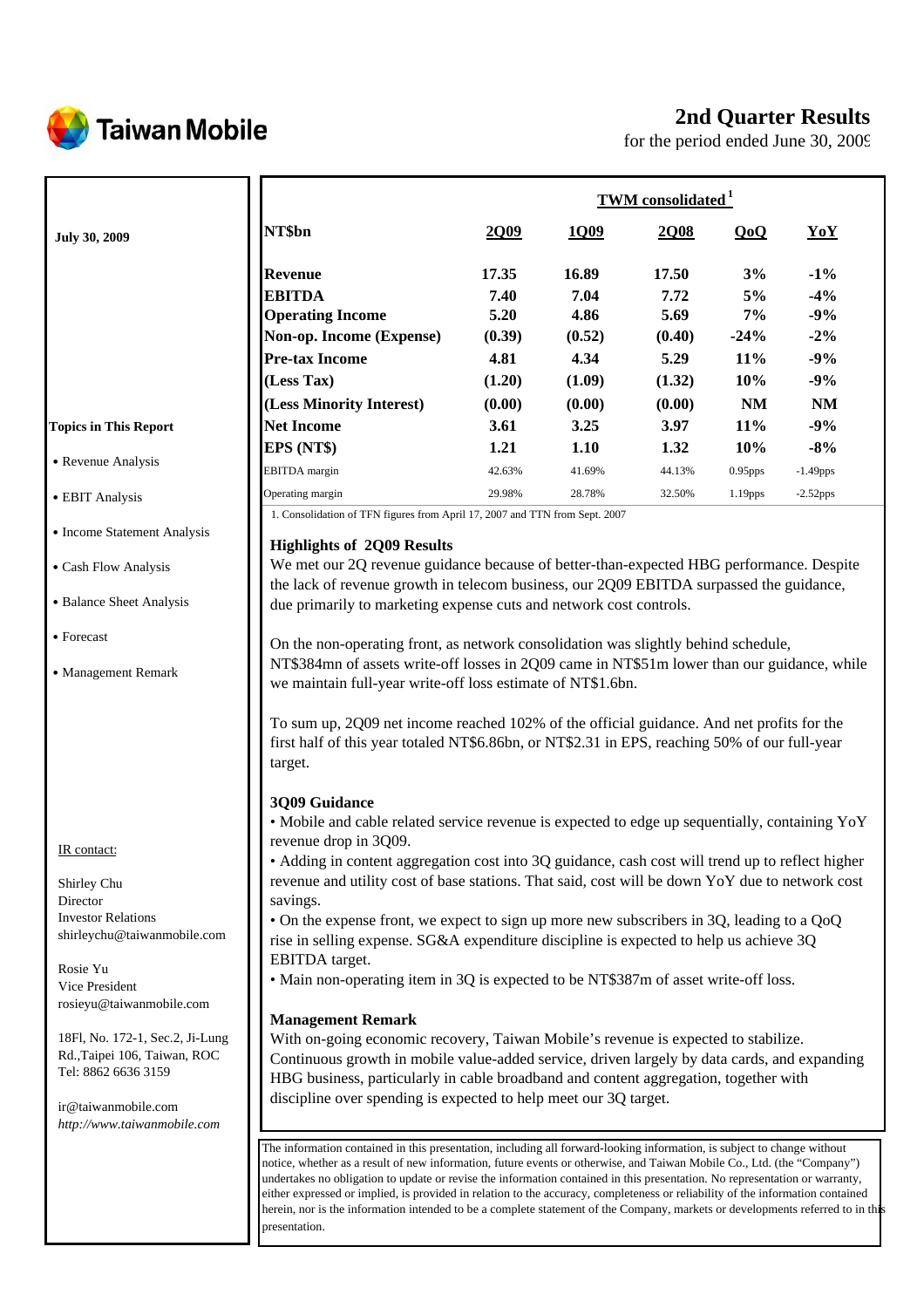

# **I. Revenue Analysis**

### **Table 1. Key Operational Data**

| <b>Revenue (NT\$bn)</b> | <b>2Q09</b> | 1Q09  | <b>2Q08</b> | QoQ    | YoY   |
|-------------------------|-------------|-------|-------------|--------|-------|
| CBG                     | 13.45       | 13.51 | 13.86       | 0%     | $-3%$ |
| Mobile Service          | 12.34       | 12.20 | 13.01       | 1%     | $-5%$ |
| -Voice                  | 10.75       | 10.62 | 11.74       | 1%     | $-8%$ |
| -VAS                    | 1.59        | 1.59  | 1.27        | 0%     | 25%   |
| IDD                     | 0.74        | 0.79  | 0.77        | $-6%$  | $-3%$ |
| <b>Device Sales</b>     | 0.34        | 0.47  | 0.06        | $-29%$ | 463%  |
| <b>EBG</b>              | 2.40        | 2.26  | 2.48        | 6%     | $-3%$ |
| Mobile Service          | 0.88        | 0.81  | 0.92        | 9%     | $-4%$ |
| Fixed-line              | 0.90        | 0.87  | 0.96        | 4%     | $-6%$ |
| ISR & Others            | 0.62        | 0.58  | 0.61        | 5%     | 1%    |
| HBG <sup>1</sup>        | 1.34        | 1.32  | 1.09        | 1%     | 22%   |
| - Pay-TV related        | 0.98        | 0.97  | 0.96        | 0%     | 3%    |
| - Broadband             | 0.14        | 0.13  | 0.11        | 9%     | 35%   |
| - content & others      | 0.22        | 0.22  | 0.03        | $-2\%$ | 560%  |

|                               | <b>2Q09</b> | 1Q09  | <b>2Q08</b> | QoQ    | YoY    |
|-------------------------------|-------------|-------|-------------|--------|--------|
| <b>Mobile Subscribers (K)</b> | 6,390       | 6,345 | 6,223       | 1%     | 3%     |
| 2G                            | 3,323       | 3,567 | 4,420       | $-7%$  | $-25%$ |
| 3G                            | 3,066       | 2,778 | 1,803       | 10%    | 70%    |
| - Data card                   | 147         | 116   | 33          | 27%    | 340%   |
| <b>Monthly Churn</b>          | 1.7%        | 1.8%  | 1.8%        |        |        |
| MOU(bn)                       | 4.09        | 3.97  | 3.74        | 3%     | 9%     |
| <b>ARPM (NT\$)</b>            | 3.37        | 3.43  | 3.88        | $-2\%$ | $-13%$ |
| Pay-TV Subs (K)               | 544         | 541   | 529         | $1\%$  | 3%     |
| Cable Broadband Subs (K)      | 102         | 95    | 73          | 7%     | 40%    |
|                               |             |       |             |        |        |

|                                  | 2009 | 1009 | <b>2008</b> | QoQ | YoY    |
|----------------------------------|------|------|-------------|-----|--------|
| <b>Wireless</b>                  |      |      |             |     |        |
| ARPU (NT\$)                      | 722  | 720  | 778         | 0%  | $-7%$  |
| MOU per sub (minute)             | 214  | 210  | 201         | 2%  | 7%     |
| <b>Cable MSO</b>                 |      |      |             |     |        |
| Monthly Subscription (NT\$)      | 510  | 511  | 514         | 0%  | $-1\%$ |
| Broadband ARPU (NT\$)            | 481  | 473  | 455         | 2%  | 6%     |
| Blended ARPU <sup>2</sup> (NT\$) | 689  | 682  | 674         | 1%  | 2%     |

1. HBG KPIs included content & other businesses since January 2008.

2. All CATV revenue divided by its subscriber number

## Revenue Analysis

### *CBG:*

Compared to 1Q09, 2Q09 mobile voice revenue's YoY declines moderated while wireless data revenue's YoY growth further accelerated, underpinned by rising data package subscribers. With dropping number of foreign workers, both mobile pre-paid and IDD business showed a YoY decline in the quarter.

### *EBG:*

Following CBG's pattern of moderated YoY revenue decrease coupled with sub number increase, enterprise mobile revenue trended up sequentially. As for the QoQ rise in fixed-line revenue, it's largely driven by wholesale business and one-off sale of IRU (indefeasible Right of Use).

### *HBG:*

Besides steady growth in pay-TV related business and a strong rise in cable broadband revenue, further aided by newly added Star-TV content distribution business in 2009, HBG saw a 22% YoY jump in total revenue. With the launch of premium service, namely digital TV (DTV) programs, and the bundling of DTV with high-speed cable broadband service, HBG is expected to gain more growth momentum going forward.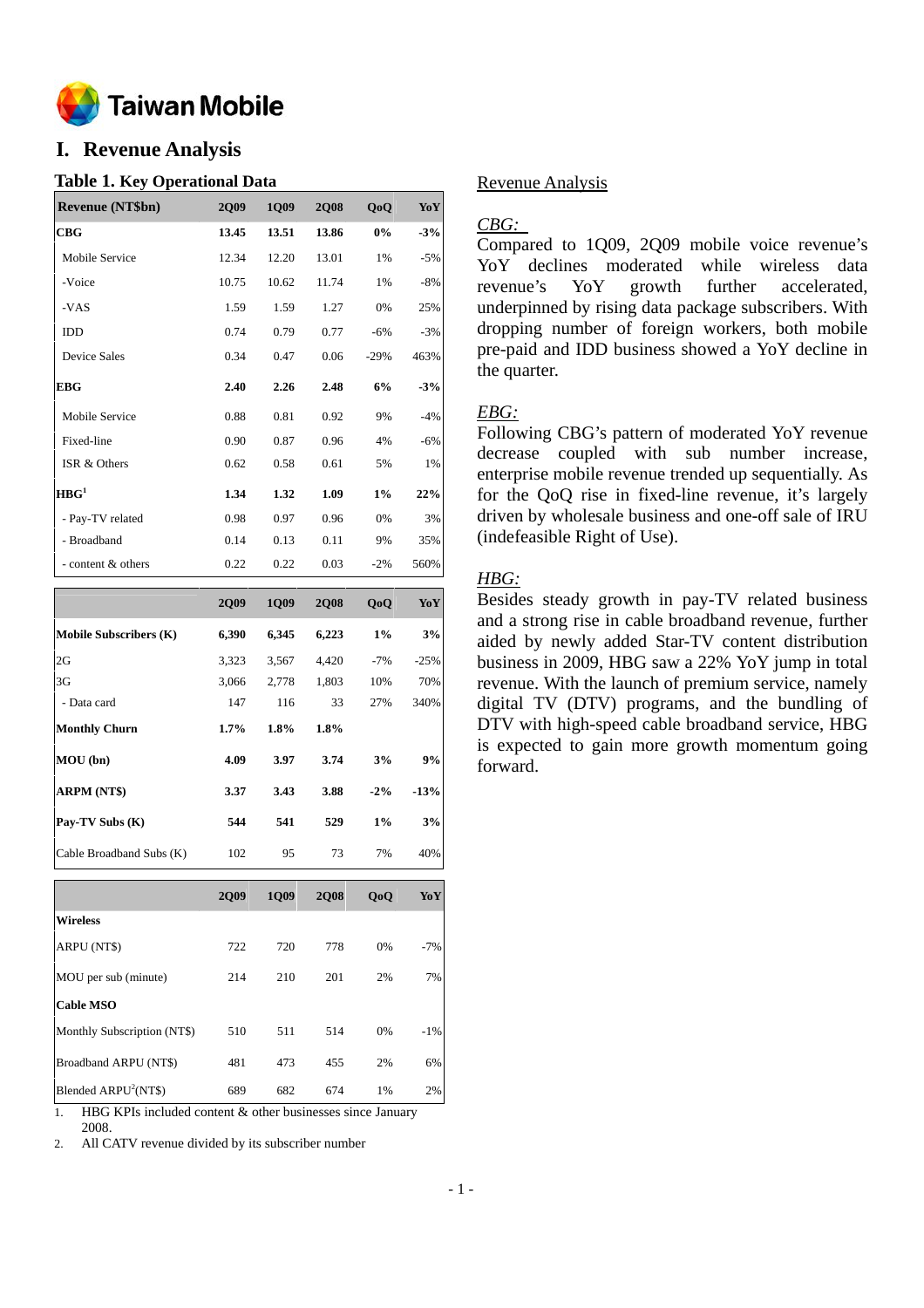

### **II. EBIT Analysis**

### **Table 2. EBIT Breakdown**

| NT\$bn        | 2Q09  | 1Q09  | <b>2Q08</b> | QoQ                | Yo Y       |
|---------------|-------|-------|-------------|--------------------|------------|
| <b>EBITDA</b> | 7.40  | 7.04  | 7.72        | 5%                 | $-4%$      |
| $-CBG$        | 6.22  | 6.02  | 6.64        | 3%                 | $-6%$      |
| - EBG         | 0.52  | 0.44  | 0.49        | 20%                | 8%         |
| - HBG         | 0.62  | 0.60  | 0.53        | 3%                 | 15%        |
| <b>Margin</b> | 42.6% | 41.7% | 44.1%       | 0.9 <sub>pps</sub> | $-1.5$ pps |
| - CBG         | 46.2% | 44.6% | 47.9%       | 1.7 <sub>pps</sub> | $-1.6$ pps |
| - EBG         | 21.9% | 19.4% | 19.6%       | 2.5 <sub>pps</sub> | 2.3pps     |
| - HBG         | 46.0% | 45.0% | 48.8%       | 1.1 <sub>pps</sub> | $-2.8$ pps |
| D&A           | 2.20  | 2.18  | 2.04        | 1%                 | 8%         |
| - CBG         | 1.92  | 1.91  | 1.80        | 0%                 | 7%         |
| $-$ EBG       | 0.10  | 0.10  | 0.05        | 7%                 | 109%       |
| - HBG         | 0.13  | 0.12  | 0.13        | 1%                 | $-5%$      |
| <b>EBIT</b>   | 5.20  | 4.86  | 5.69        | 7%                 | $-9%$      |
| - CBG         | 4.30  | 4.11  | 4.84        | 5%                 | $-11%$     |
| - EBG         | 0.42  | 0.34  | 0.44        | 24%                | $-4%$      |
| - HBG         | 0.49  | 0.47  | 0.40        | 4%                 | 22%        |

2Q09 HBG EBITDA included 2Q09 EBITDA from content distribution;

2Q09 consolidated EBITDA included 1H09 EBITDA from content distribution.

#### **Table 3. Non-operating Item**

| NT\$bn                   | <b>2009</b> | 1009   | <b>2008</b> | 0 <sub>0</sub> | YoY    |
|--------------------------|-------------|--------|-------------|----------------|--------|
| <b>Non-Operating</b>     | (0.39)      | (0.52) | (0.40)      | $-24%$         | $-2\%$ |
| -Net Interest<br>Expense | (0.10)      | (0.11) | (0.14)      | $-12%$         | $-28%$ |
| - Write-off Loss         | (0.38)      | (0.48) | (0.37)      | $-20%$         | 3%     |
| -Others                  | 0.09        | 0.08   | 0.11        | 16%            | $-18%$ |

### EBITDA Analysis

CBG staged a sequential improvement in EBITDA margin in 2Q09 on continuous expense cut coupled with gradual revenue recovery. Cost control discipline is evidenced by both YoY and QoQ decrease in base station operating expenses and backhaul costs in 2Q09 as well as declining mobile subscriber acquisition cost from 1Q09 to 2Q09.

EBG's EBITDA in 2Q09 was up YoY, due to savings from advertisement, customer service, and personnel expense. The sequential rise in EBITDA margin was mainly from lower ISR settlement cost.

HBG posted the highest YoY EBITDA growth, amongst three business divisions. This was because of expanding cable broadband and content aggregation business. With the reclassification of content related business into HBG, its EBITDA margin came off as content business has lower margins.

### Non-Operating Item Analysis

Net interest expenses in 2Q09 declined by 12% QoQ, due mainly to a reduced debt level. Lower interest expense and write-off loss resulted in the 24% sequential drop in non-operating expense in 2Q09

.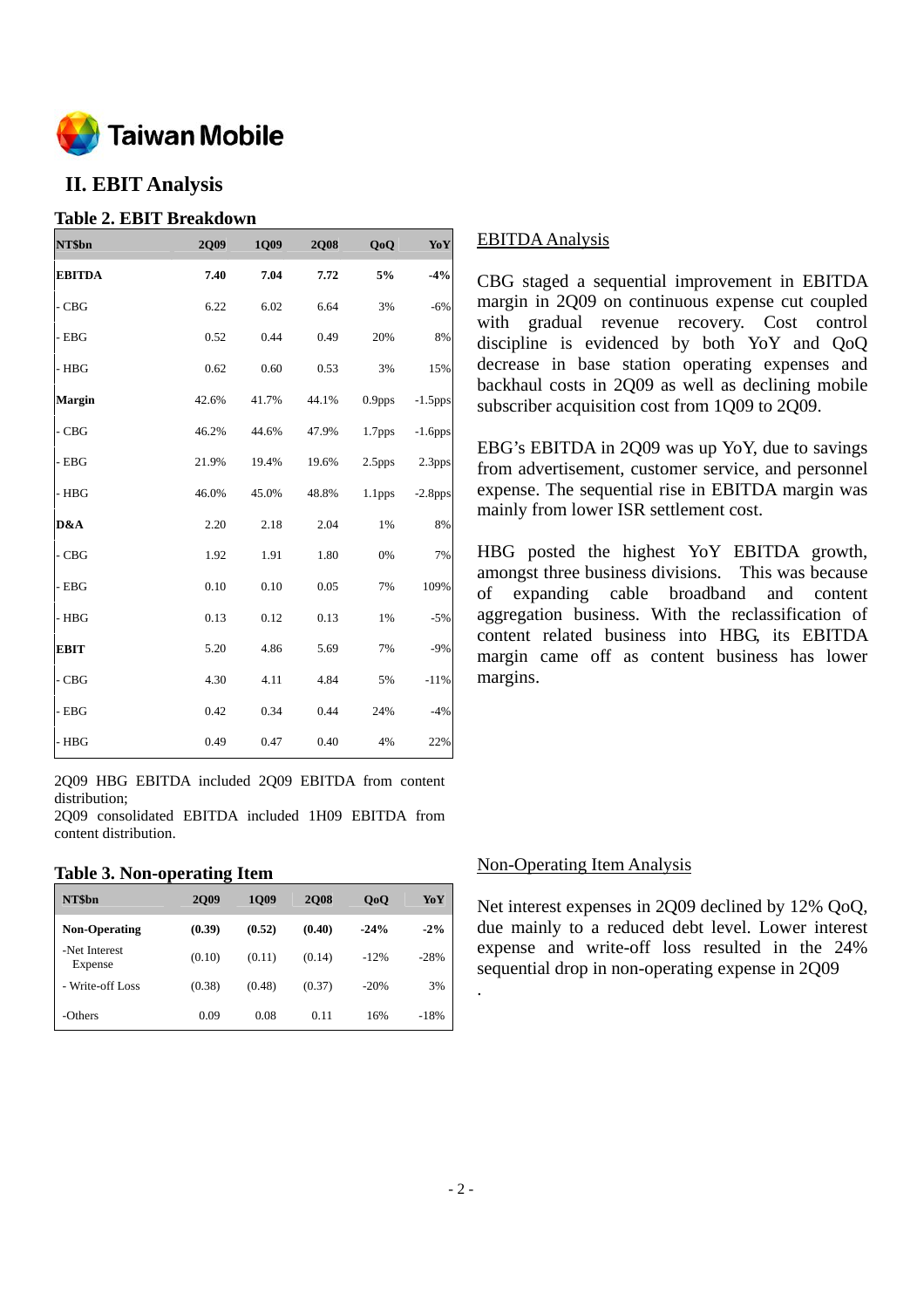

### **III. Income Statement Analysis**

#### **Table 4. TWM Consolidated Results vs. Forecast**

| NT\$bn                                   | <b>2009</b><br>Actual | <b>2Q09</b><br><b>Forecast</b> | $%$ of<br><b>Forecast</b><br><b>Achieved</b> |
|------------------------------------------|-----------------------|--------------------------------|----------------------------------------------|
| Revenue                                  | 17.35                 | 17.30                          | 100%                                         |
| <b>Operating Income</b>                  | 5.20                  | 5.15                           | 101%                                         |
| Pre-tax Income                           | 4.81                  | 4.73                           | 102%                                         |
| (Less Tax)                               | (1.20)                | (1.18)                         | 102%                                         |
| Net Income - Attributed<br>to the Parent | 3.61                  | 3.54                           | 102%                                         |
| EPS (NT\$)                               | 1.21                  | 1.19                           | 102%                                         |
| <b>EBITDA</b>                            | 7.40                  | 7.27                           | 102%                                         |
| <b>EBITDA</b> margin                     | 42.63%                | 42.00%                         |                                              |

### **Table 5. Income Statement**

| NT\$bn                                   | <b>2009</b> | 1Q09   | <b>2Q08</b> |
|------------------------------------------|-------------|--------|-------------|
| Revenue                                  | 17.35       | 16.89  | 17.50       |
| Service Revenue <sup>1</sup>             | 17.00       | 16.40  | 17.39       |
| <b>Operating Cost</b>                    | (8.44)      | (8.35) | (7.90)      |
| <b>Operating Expenses</b>                | (3.70)      | (3.67) | (3.92)      |
| <b>EBITDA</b>                            | 7.40        | 7.04   | 7.72        |
| <b>Operating Income</b>                  | 5.20        | 4.86   | 5.69        |
| Non-op. Income (Expense)                 | (0.39)      | (0.52) | (0.40)      |
| Pre-tax Income                           | 4.81        | 4.34   | 5.29        |
| (Less Tax)                               | (1.20)      | (1.09) | (1.32)      |
| (Minority Interest)                      | (0.00)      | (0.00) | (0.00)      |
| Net Income - Attributed to<br>the Parent | 3.61        | 3.25   | 3.97        |
| EPS (NT\$)                               | 1.21        | 1.10   | 1.32        |

1. Total revenue deducted handset sales revenue.

#### **Table 6. 1H09 results vs. 2009 Forecast**

| NT\$bn                                   | 1H <sub>09</sub> | YoY     | $%$ of<br><b>Forecast</b><br><b>Achieved</b> |
|------------------------------------------|------------------|---------|----------------------------------------------|
| <b>Revenue</b>                           | 34.23            | $-1\%$  | 49%                                          |
| <b>Operating Cost</b>                    | (16.79)          | 8%      | 51%                                          |
| <b>Operating Expenses</b>                | (7.38)           | $-7\%$  | 45%                                          |
| <b>EBITDA</b>                            | 14.43            | $-6\%$  | 50%                                          |
| <b>Operating Income</b>                  | 10.06            | $-11\%$ | 50%                                          |
| Non-op. Income (Expense)                 | (0.91)           | 130%    | 54%                                          |
| Pre-tax Income                           | 9.15             | $-16%$  | 49%                                          |
| (Less Tax)                               | (2.29)           | $-17%$  | 49%                                          |
| Net Income - Attributed to<br>the Parent | 6.86             | $-16%$  | 49%                                          |
| EPS (NT\$)                               | 2.31             | $-16%$  | 50%                                          |

#### Income Statement Analysis

We met our 2Q revenue guidance because of better-than-expected HBG performance.

Despite the lack of revenue growth in telecom business, our 2Q09 EBITDA surpassed the guidance, due primarily to marketing expense cuts and network cost controls. 2Q selling expense came in 12% less than our guidance. Mobile subscriber acquisition and retention related expense combined dropped 2% YoY and 12% QoQ in 2Q09.

On the non-operating front, as network consolidation was slightly behind schedule, NT\$384mn of assets write-off losses in 2Q09 came in lower than our guidance of NT\$435mn, while we maintain full-year write-off loss estimate of NT\$1.6bn.

To sum up, 2Q09 net income reached 102% of the official guidance. And net profits for the first half of this year totaled NT\$6.86bn, or NT\$2.31 in EPS, reaching 50% of our full-year target.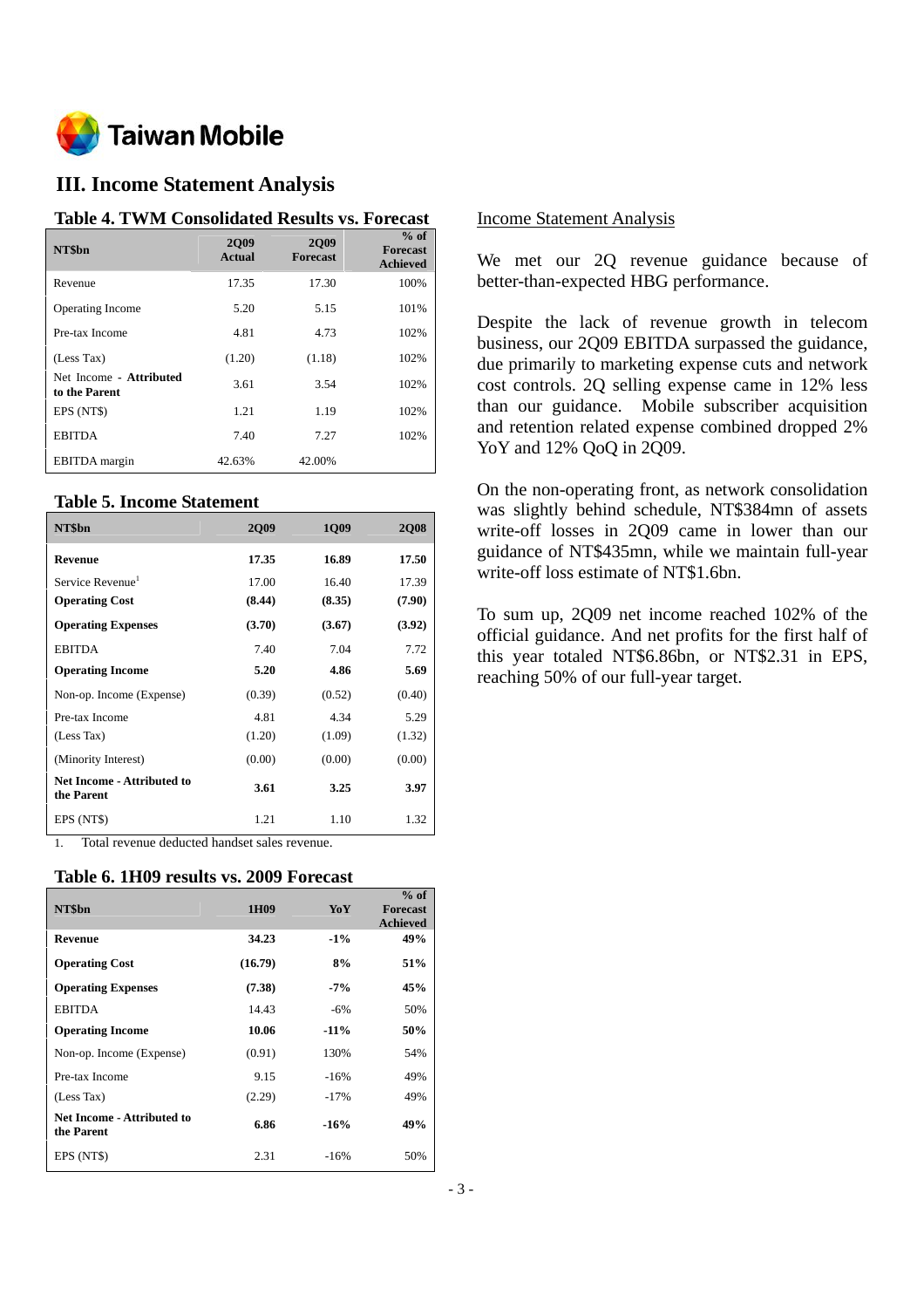

# **IV. Cash Flow Analysis**

### **Table 7. Cash Flow**

| NT\$bn                               | <b>2Q09</b> | 1Q09   | <b>2Q08</b> |
|--------------------------------------|-------------|--------|-------------|
| Total Op Sources/(Uses) <sup>1</sup> | 4.05        | 6.92   | 6.40        |
| <b>Consolidated Net Income</b>       | 3.61        | 3.25   | 3.97        |
| Depreciation                         | 1.92        | 1.91   | 1.76        |
| Amortization                         | 0.27        | 0.27   | 0.28        |
| Changes in Working Capital           | (2.78)      | 0.78   | (0.12)      |
| Other Add-back                       | 1.02        | 0.71   | 0.51        |
| <b>Net Investing Sources/(Uses)</b>  | (2.10)      | (1.66) | (1.62)      |
| Capex                                | (2.09)      | (1.50) | (1.44)      |
| Acquisition                          | 0.00        | (0.01) | (0.13)      |
| Disposal of Property &<br>Equipment  | 0.00        | 0.00   | 0.05        |
| <b>Net Financing Sources/(Uses)</b>  | (0.16)      | (4.41) | (9.39)      |
| <b>Short-Term Borrowings</b>         | (0.50)      | 0.50   | (6.95)      |
| Commercial Paper Payable             | 0.00        | 0.00   | (3.30)      |
| Long-Term Borrowings                 | 0.00        | (5.20) | 0.90        |
| Disposal of Treasury Stock           | 0.36        | 0.32   | 0.00        |
|                                      |             |        |             |
| <b>Net Cash Position Chg.</b>        | 1.78        | 0.86   | (4.51)      |

1. Inclusive cashflow for cash managements.

#### **Table 8. Capex & FCF**

| NT\$bn                | <b>2Q09</b> | 1Q09 | <b>2Q08</b> |
|-----------------------|-------------|------|-------------|
| <b>Cash Capex</b>     | 2.09        | 1.50 | 1.44        |
| - Mobile              | 1.38        | 1.10 | 1.16        |
| - Fixed-line          | 0.61        | 0.31 | 0.13        |
| - Cable MSO           | 0.11        | 0.09 | 0.15        |
| % of Revenue          | 12%         | 9%   | 8%          |
| <b>Free Cash Flow</b> | 1.95        | 5.42 | 4.96        |

### Cash Flow Analysis

Main operating cash flow in the quarter was affected by the payment of corporate tax, which was none event in 1Q09. Cash payment of corporate income tax in 1H is a function of taxable income of the previous year. As taxable income in 2008 is higher than that in 2007, this resulted in lower operating cash inflows in 2Q09.

The 2Q09 investing cash outlay was mainly for capex. On top of 3G base station addition and HSDPA upgrade, cash capex outlays were used in upgrading fixed network into IP based.

In terms of financing activities, we repaid short-term borrowings of NT\$0.5bn in this quarter. NT\$0.36bn cash inflows were from selling treasury shares to employees in 2Q09. Treasury shares amounted to 821mn shares as of the end of 2Q09.

#### Capex and Free Cash Flow Analysis

Group capex in 2Q was on track and accounted for 12% of total revenue.

The aforementioned operating cash flow changes attributed to a lower free cash flow in 2Q. Accumulatively, total free cash flow in the first half of this year reached NT\$7.38bn, translating into an annualized yield of 7%.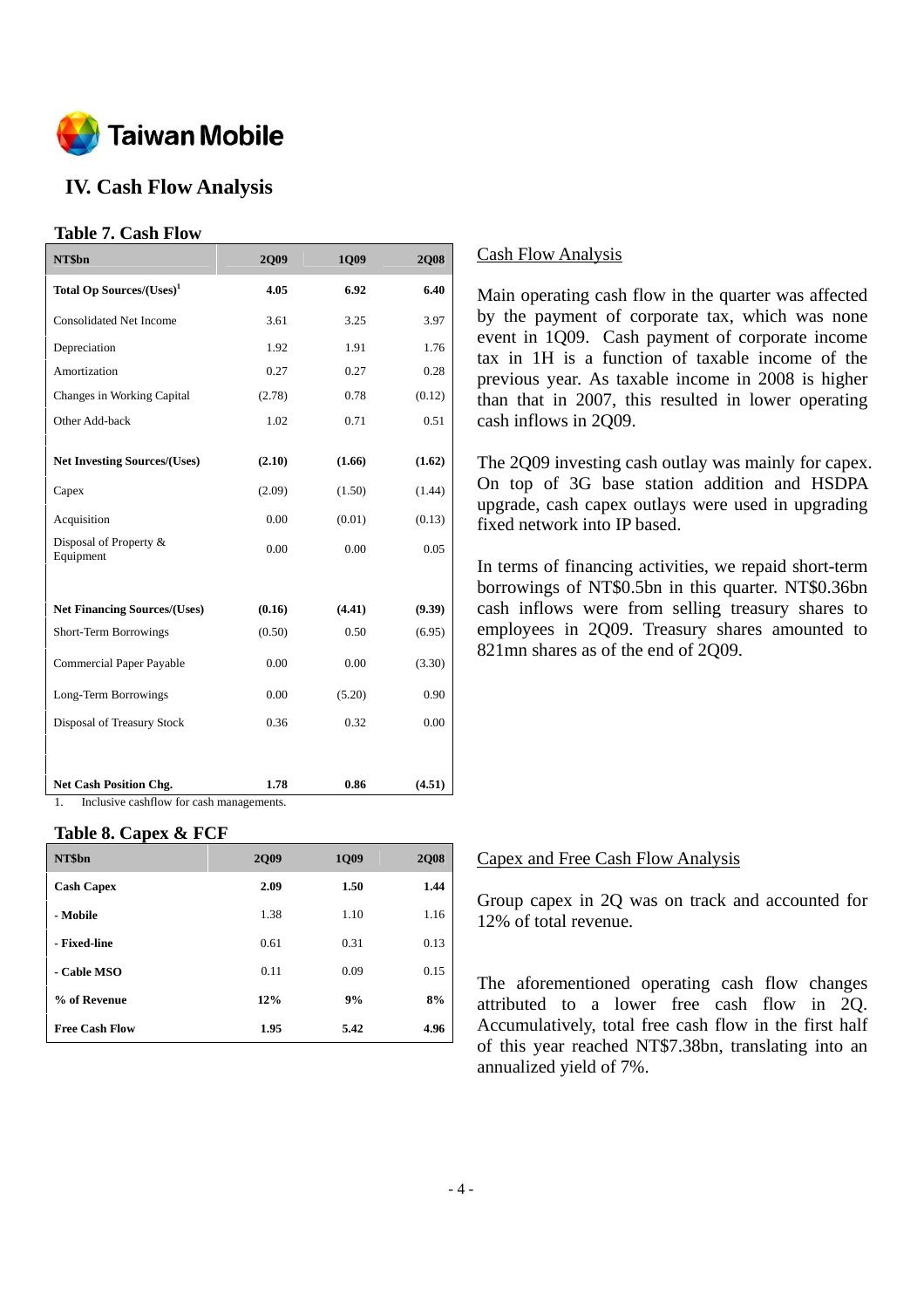

# **V. Balance Sheet Analysis**

### **Table 9. Balance Sheet**

| NT\$bn                                                  | 2Q09    | 1Q09    | <b>2Q08</b> |
|---------------------------------------------------------|---------|---------|-------------|
| <b>Total Assets</b>                                     | 91.88   | 90.99   | 92.56       |
| <b>Current Assets</b>                                   | 15.70   | 13.11   | 13.12       |
| - Cash & Cash Equivalents                               | 6.50    | 4.73    | 4.26        |
| -Available-for-Sale Financial Asset                     | 0.32    | 0.22    | 0.31        |
| - Other Current Assets                                  | 8.88    | 8.17    | 8.54        |
| Long-Term Investment                                    | 3.22    | 3.25    | 3.02        |
| Property and Equipment                                  | 47.76   | 48.53   | 49.53       |
| <b>Intangible Assets</b>                                | 21.69   | 21.90   | 22.59       |
| <b>Other Assets</b>                                     | 3.50    | 4.20    | 4.31        |
| <b>Liabilities</b>                                      | 47.26   | 36.51   | 47.80       |
| <b>Current Liabilities</b>                              | 38.24   | 27.56   | 38.91       |
| - ST Debts/Commercial Paper Payable                     | 7.50    | 8.00    | 13.45       |
| - Other Current Liabilities                             | 30.74   | 19.56   | 25.47       |
| Long-Term Borrowings                                    | 8.00    | 8.00    | 8.40        |
| Other Liabilities                                       | 1.02    | 0.96    | 0.49        |
| <b>Shareholders' Equity</b>                             | 44.62   | 54.48   | 44.76       |
| -Paid-in Capital                                        | 38.01   | 38.01   | 38.01       |
| -Capital Surplus                                        | 12.37   | 12.30   | 12.27       |
| -Legal Reserve                                          | 13.94   | 12.41   | 12.41       |
| -Treasury Shares                                        | (32.27) | (32.63) | (31.89)     |
| -Un-appropriated Earnings*                              | 2.27    | 2.34    | 2.34        |
| -Special Reserve                                        | 3.35    | 3.41    | 3.41        |
| -Retained Earnings & Others<br>*: excluding YTD profits | 6.94    | 18.64   | 8.21        |

**Table 10. Ratios** 

|                           | 2009 | 1009 | 2008 |
|---------------------------|------|------|------|
| <b>Current Ratio</b>      | 41%  | 48%  | 34%  |
| Interest Coverage (x)     | 46.4 | 37.7 | 32.0 |
| <b>Net Debt to Equity</b> | 20%  | 21%  | 39%  |
| Net Debt to EBITDA $(x)$  | 0.31 | 0.39 | 0.58 |
| <b>ROE</b> (annualized)   | 29%  | 25%  | 34%  |
| <b>ROA</b> (annualized)   | 16%  | 15%  | 17%  |

#### Balance Sheet Analysis

The 2Q09 cash level rose sequentially from the previous quarter on the back of stable operating cash inflows.

Net PP&E balance at the end of 2Q09 was down sequentially, as 2G asset write-offs and depreciation charge outweighed new 3G equipment purchase in the quarter. The 2G's net book value was reduced to NT\$19.02bn as of the end of 2O09.

On the liability side, gross debt reduced to NT\$15.5bn from NT\$16bn a quarter ago, as a result of paying down NT\$0.5bn of short-term borrowings.

Other current liabilities increased QoQ in 2Q, largely from NT\$14bn cash dividend payable which was paid on July 24.

We had NT\$12.37bn capital surplus and NT\$13.94bn legal reserve, which would be eligible for the source of paying cash dividend, should Taiwan legislation pass the revision of Company Act. Additionally, we had NT\$2.27bn un-appropriated earnings and NT\$3.35bn special reserve, which had been used partially to top up our cash dividend received in July this year.

### Ratio Analysis

Current ratio at 2Q was lower than 1Q due to cash dividend payable. Meanwhile, interest coverage further improved from a quarter ago with net debt to EBITDA dropping to 0.31x.